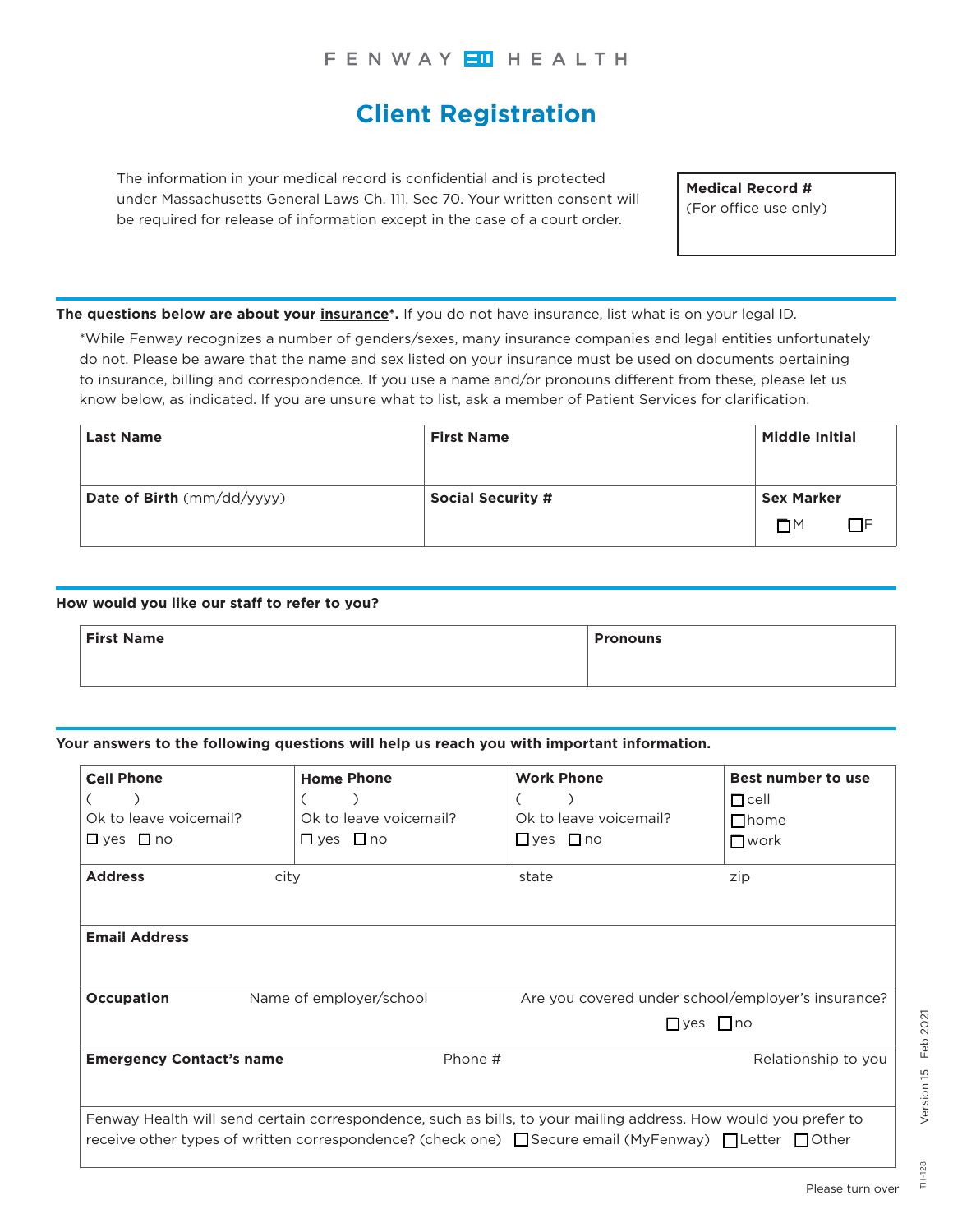# **Client Registration**

**This information is for demographic purposes only and will not affect your care.**

| 1. What is your annual income?<br>$\Box$ No income<br>1a. How many people (including you)<br>does your income support?                                                                                                                          | 2. Employment Status<br>□ Employed full time<br>$\Box$ Employed part time<br>$\Box$ Student full time<br>$\Box$ Student part time<br>$\blacksquare$ Retired<br><b>O</b> Unemployed<br>$\Box$ Other:                                                               | 3. Racial Group(s)<br>(check all that apply)<br>□ African American/Black<br>$\Box$ Asian<br>□ Caucasian/White<br>□ Native American/<br>Alaskan Native/Inuit<br>$\Box$ Pacific Islander<br>$\Box$ Other: |
|-------------------------------------------------------------------------------------------------------------------------------------------------------------------------------------------------------------------------------------------------|-------------------------------------------------------------------------------------------------------------------------------------------------------------------------------------------------------------------------------------------------------------------|---------------------------------------------------------------------------------------------------------------------------------------------------------------------------------------------------------|
| 4. Ethnicity<br>Hispanic/Latino/<br>Latina/Latinx<br>□ Not Hispanic/Latino/<br>Latina Latinx                                                                                                                                                    | 5. Country of Birth<br>$\Box$ USA<br>$\Box$ Other:                                                                                                                                                                                                                | 6. Preferred Language<br>(choose one)<br>$\Box$ English<br>$\Box$ Español<br>$\Box$ Français<br><b>D</b> Português<br>□ Русский<br>$\Box$ Other:                                                        |
| 7. Sexual Orientation<br>$\Box$ Lesbian<br>$\Box$ Gay<br>Straight or heterosexual<br>$\Box$ Bisexual<br>Another orientation:<br>□ Don't know/not sure                                                                                           | <b>8. Marital Status</b><br>$\Box$ Married<br>$\Box$ Partnered<br>$\square$ Single<br>D Divorced<br>$\Box$ Other $\Box$<br>□ Don't know/not sure<br>9. Veteran Status<br>$\Box$ Veteran<br>□ Not a Veteran                                                        | 10. Referral Source<br>$\square$ Self<br>□ Friend or Family Member<br>$\Box$ Health Provider<br>□ Emergency Room<br>□ Ad/Internet/Media/<br>Outreach Worker/School<br>$\Box$ Other:                     |
| 11. How would you best describe<br>your gender?<br>□ Female/Woman<br>□ Male/Man<br>$\Box$ Trans woman or Transfeminine<br>$\Box$ Trans man or Transmasculine<br>Nonbinary, genderqueer, or<br>not exclusively male or female<br>Another gender: | 12. What sex* was listed on<br>your first birth certificate?<br>*We are currently testing the<br>best ways for us to capture<br>additional sexes. We know this<br>question does not currently<br>fully represent our communities.<br>$\Box$ Female<br>$\Box$ Male | 13. Do you identify as trans,<br>transgender, transsexual, or<br>as having a trans history?<br>$\Box$ Yes<br>$\Box$ No<br>□ Don't know / Not sure                                                       |